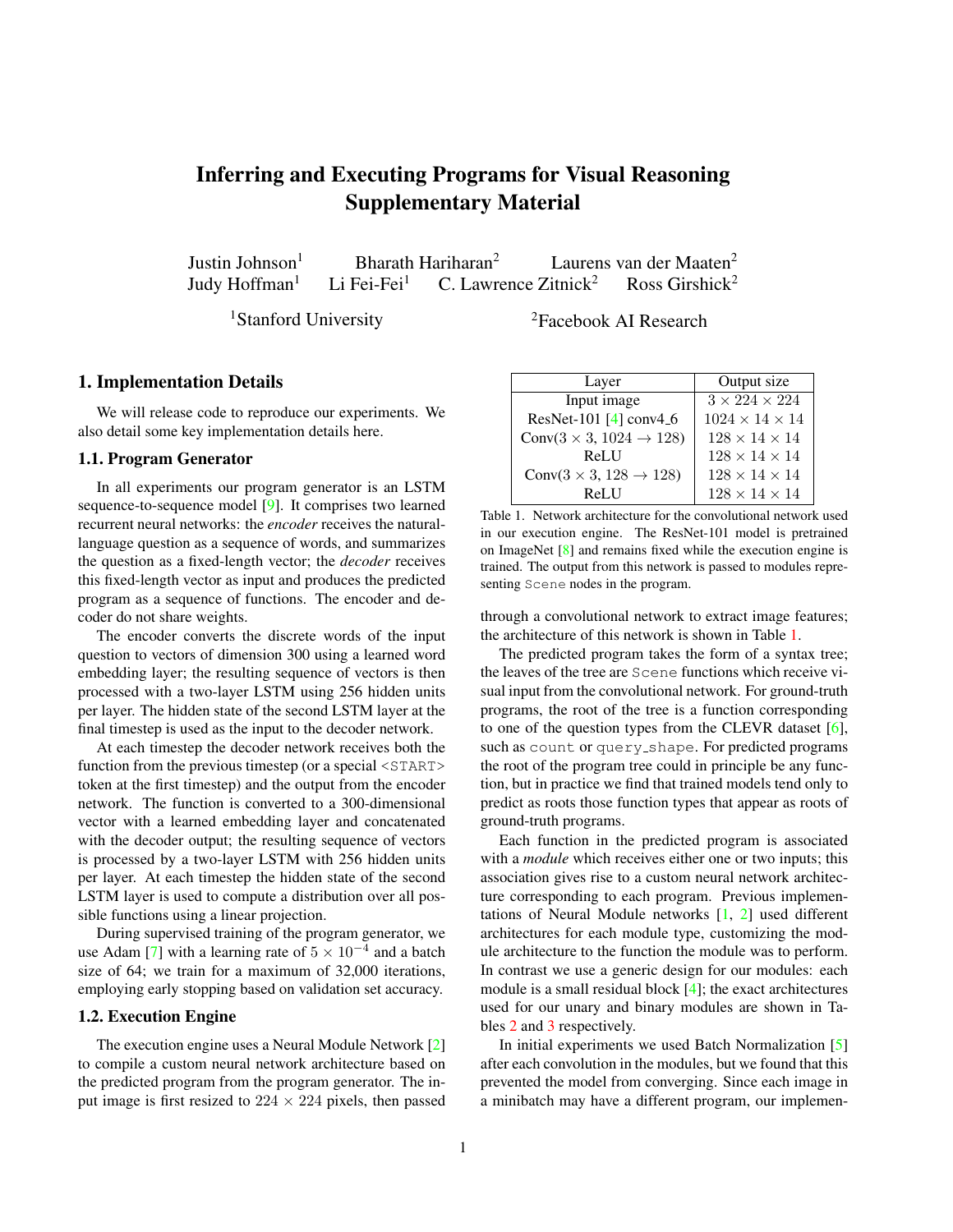<span id="page-1-3"></span>

| Index | Layer                                    | Output size               |
|-------|------------------------------------------|---------------------------|
| (1)   | Previous module output                   | $128 \times 14 \times 14$ |
| (2)   | Conv $(3 \times 3, 128 \rightarrow 128)$ | $128\times14\times14$     |
| (3)   | ReLU                                     | $128\times14\times14$     |
| (4)   | Conv $(3 \times 3, 128 \rightarrow 128)$ | $128 \times 14 \times 14$ |
| (5)   | Residual: Add (1) and (4)                | $128\times14\times14$     |
| 66    | ReLU                                     | $128 \times 14 \times 14$ |

<span id="page-1-0"></span>Table 2. Architecture for unary modules used in the execution engine. These modules receive the output from one other module, except for the special Scene module which instead receives input from the convolutional network (Table [1\)](#page-0-0).

| Index | Layer                                    | Output size               |
|-------|------------------------------------------|---------------------------|
| (1)   | Previous module output                   | $128 \times 14 \times 14$ |
| (2)   | Previous module output                   | $128 \times 14 \times 14$ |
| (3)   | Concatenate $(1)$ and $(2)$              | $256 \times 14 \times 14$ |
| (4)   | Conv $(1 \times 1, 256 \rightarrow 128)$ | $128 \times 14 \times 14$ |
| (5)   | ReLU                                     | $128 \times 14 \times 14$ |
| (6)   | Conv $(3 \times 3, 128 \rightarrow 128)$ | $128\times14\times14$     |
| (7)   | ReLU                                     | $128 \times 14 \times 14$ |
| (8)   | Conv $(3 \times 3, 128 \rightarrow 128)$ | $128 \times 14 \times 14$ |
| (9)   | Residual: Add (5) and (8)                | $128 \times 14 \times 14$ |
|       | ReLU                                     | $128 \times 14 \times 14$ |

<span id="page-1-1"></span>Table 3. Architecture for binary modules in the execution engine. These modules receive the output from two other modules. The binary modules in our system are intersect, union, equal\_size, equal\_color, equal\_material, equal\_shape, equal\_integer, less\_than, and greater than.

tation of the execution engine iterates over each program in the minibatch one by one; as a result each module is only run with a batch size of one during training, leading to poor convergence when modules contain Batch Normalization.

The output from the final module is passed to a classifier which predicts a distribution over answers; the exact architecture of the classifier is shown in Table [4.](#page-1-2)

When training the execution engine alone (using either ground-truth programs or predicted programs from a fixed program generator), we train using Adam [\[7\]](#page-3-1) with a learning rate of  $1 \times 10^{-4}$  and a batch size of 64; we train for a maximum of 200,000 iterations and employ early stopping based on validation set accuracy.

#### 1.3. Joint Training

When jointly training the program generator and execution engine, we train using Adam with a learning rate of  $5 \times 10^{-5}$  and a batch size of 64; we train for a maximum of 100,000 iterations, again employing early stopping based on validation set accuracy.

We use a moving average baseline to reduce the variance of gradients estimated using REINFORCE; in particular our baseline is an exponentially decaying moving average of

| Layer                                               | Output size               |
|-----------------------------------------------------|---------------------------|
| Final module output                                 | $128\times14\times14$     |
| Conv $(1 \times 1, 128 \rightarrow 512)$            | $512 \times 14 \times 14$ |
| ReLU                                                | $512 \times 14 \times 14$ |
| $MaxPool(2 \times 2, stride 2)$                     | $512 \times 7 \times 7$   |
| FullyConnected(512 · $7 \cdot 7 \rightarrow 1024$ ) | 1024                      |
| ReLU                                                | 1024                      |
| FullyConnected(1024 $\rightarrow$  A )              |                           |

<span id="page-1-2"></span>Table 4. Network architecture for the classifier used in our execution engine. The classifier receives the output from the final module and predicts a distribution over answers A.

past rewards, with a decay factor of 0.99.

#### 1.4. Baselines

We reimplement the baselines used in [\[6\]](#page-3-5):

LSTM. Our LSTM baseline receives the input question as a sequence of words, converts the words to 300 dimensional vectors using a learned word embedding layer, and processes the resulting sequence with a two-layer LSTM with 512 hidden units per layer. The LSTM hidden state from the second layer at the final timestep is passed to an MLP with two hidden layers of 1024 units each, with ReLU nonlinearities after each layer.

CNN+LSTM. Like the LSTM baseline, the CNN+LSTM model encodes the question using learned 300-dimensional word embeddings followed by a twolayer LSTM with 512 hidden units per layer. The image is encoded using the same CNN architecture as the execution engine, shown in Table [1.](#page-0-0) The encoded question and (flattened) image features are concatenated and passed to a two-layer MLP with two hidden layers of 1024 units each, with ReLU nonlinearities after each layer.

CNN+LSTM+SA. The question and image are encoded in exactly the same manner as the CNN+LSTM baseline. However rather than concatenating these representations, they are fed to two consecutive Stacked Attention layers [\[10\]](#page-3-8) with a hidden dimension of 512 units; this results in a 512-dimensional vector which is fed to a linear layer to predict answer scores.

This matches the CNN+LSTM+SA model as originally described by Yang *et al*. [\[10\]](#page-3-8); this also matches the CNN+LSTM+SA model used in [\[6\]](#page-3-5).

CNN+LSTM+SA+MLP. Identical to CNN+LSTM+ SA; however the output of the final stacked attention module is fed to a two-layer MLP with two hidden layers of 1024 units each, with ReLU nonlinearities after each layer.

Since all other other models (LSTM, CNN+LSTM, and ours) terminate in an MLP to predict the final answer distribution, the CNN+LSTM+SA+MLP gives a more fair comparison with the other methods.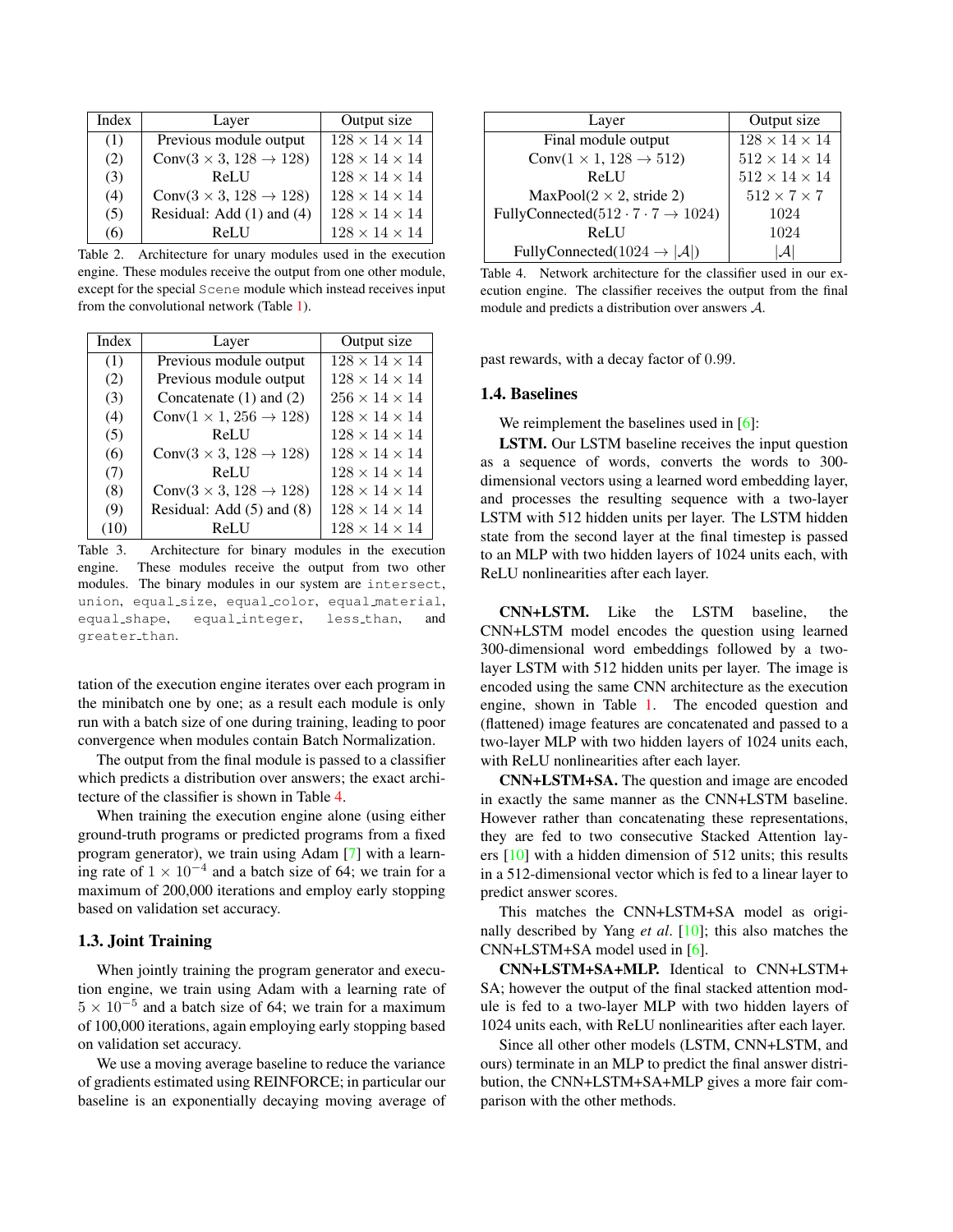<span id="page-2-1"></span>

| Question:  | The brown object that is the same shape as the green           |  |  |
|------------|----------------------------------------------------------------|--|--|
|            | shiny thing is what size?                                      |  |  |
| Fragments: | (_what _thing)                                                 |  |  |
| Question:  | What material is the big purple cylinder?                      |  |  |
| Fragments: | (material purple); (material big); (material (and purple big)) |  |  |
| Question:  | How big is the cylinder that is in front of the green          |  |  |
|            | metal object left of the tiny shiny thing that is in           |  |  |
|            | front of the big red metal ball?                               |  |  |
| Fragments: | (_what _thing)                                                 |  |  |
| Question:  | Are there any metallic cubes that are on the right side        |  |  |
|            | of the brown shiny thing that is behind the small metallic     |  |  |
|            | sphere to the right of the big cyan matte thing?               |  |  |
| Fragments: | (is brown); (is cubes); (is (and brown cubes))                 |  |  |
| Question:  | Is the number of cyan things in front of the purple matte      |  |  |
|            | cube greater than the number of metal cylinders left of the    |  |  |
|            | small metal sphere?                                            |  |  |
| Fragments: | (is cylinder); (is cube); (is (and cylinder cube))             |  |  |
| Question:  | Are there more small blue spheres than tiny green things?      |  |  |
| Fragments: | (is blue); (is sphere); (is (and blue sphere))                 |  |  |
| Question:  | Are there more big green things than large purple shiny cubes? |  |  |
| Fragments: | (is cube); (is purple); (is (and cube purple))                 |  |  |
| Question:  | What number of things are large yellow metallic balls or       |  |  |
|            | metallic things that are in front of the gray metallic sphere? |  |  |
| Fragments: | (number gray); (number ball); (number (and gray ball))         |  |  |
| Question:  | The tiny cube has what color?                                  |  |  |
| Fragments: | (_what _thing)                                                 |  |  |
| Question:  | There is a small matte cylinder; is it the same color as the   |  |  |
|            | tiny shiny cube that is behind the large red metallic ball?    |  |  |
| Fragments: | (_what _thing)                                                 |  |  |

<span id="page-2-0"></span>Table 5. Examples of random questions from the CLEVR training set, parsed using the code by Andreas *et al*. [\[1\]](#page-3-6) for parsing questions from the VQA dataset [\[3\]](#page-3-9). Each parse gives a set of *layout fragments* separated by semicolons; in [\[1\]](#page-3-6) these fragments are combined to produce *candidate layouts* for the module network. When the parser fails, it produces the default fallback fragment (\_what \_thing).

Surprisingly, the minor architectural change of replacing the linear transform with an MLP significantly improves performance on the CLEVR dataset: CNN+LSTM+SA achieves an overall accuracy of 69.8, while CNN+LSTM+SA+MLP achieves 73.2. Much of this gain comes from improved performance on comparison questions; for example on shape comparison questions CNN+LSTM+SA achieves an accuracy of 50.9 and CNN+LSTM+SA+MLP achieves 69.7.

Training. All baselines are trained using Adam with a learning rate of  $5 \times 10^{-4}$  with a batch size of 64 for a maximum of 360,000 iterations, employing early stopping based on validation set accuracy.

### 2. Neural Module Network parses

The closest method to our own is that of Andreas *et al*. [\[1\]](#page-3-6). Their dynamic neural module networks first perform a dependency parse of the sentence; heuristics are then used to generate a set of *layout fragments* from the dependency parse. These fragments are heuristically combined, giving a set of *candidate layouts*; the final network layout is selected from these candidates through a learned reranking step.

Unfortunately we found that the parser used in [\[1\]](#page-3-6) for VQA questions did not perform well on the longer questions in CLEVR. In Table [5](#page-2-0) we show random questions from the CLEVR training set together with the layout frag-ments computed using the parser from [\[1\]](#page-3-6). For many questions the parser fails, falling back to the fragment (\_what  $\pm$ h $\pm$ n $\alpha$ ); when this happens then the resulting module network will not respect the structure of the question at all. For questions where the parser does not fall back to the default layout, the resulting layout fragments often fail to capture key elements from the question; for example, after parsing the question *What material is the big purple cylinder?*, none of the resulting fragments mention the *cylinder*.